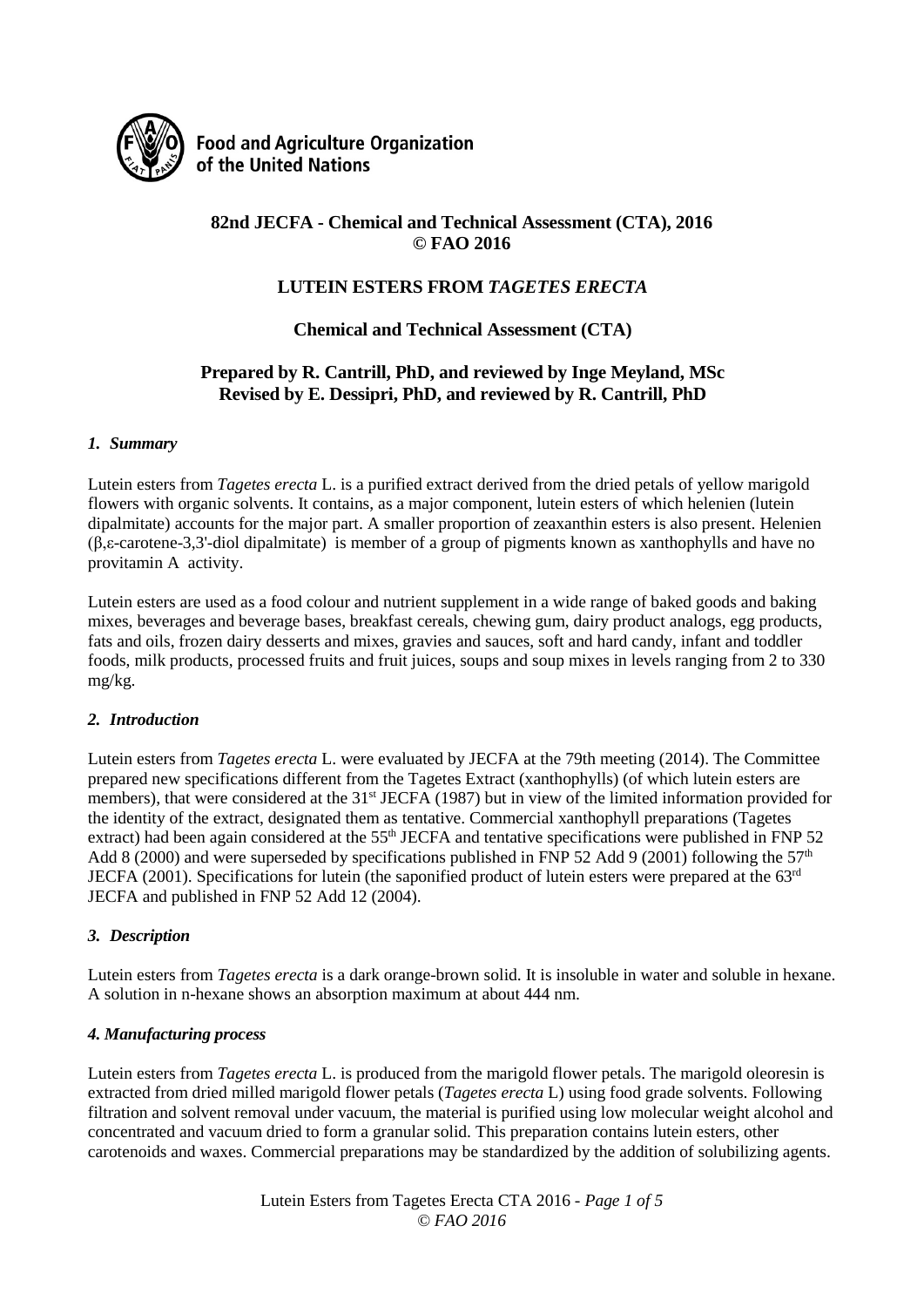## *5. Chemical characterization*

## *5.1 Composition*

Lutein esters consists of esters of oxycarotenoids, or xanthophylls and long chain fatty acids. The major component is lutein dipalmitate (helenien) (3R, 3´S, 6´S-beta,epsilon-carotene-3,3'-diol dipalmitate). Helenien contains 2 cyclic end groups (one beta - and one alpha -ionone ring) and the basic C40 isoprenoid structure common to all carotenoids (see Figure 1). Although the polyene chain double bonds present in lutein esters could exist in a *cis* or *trans* conformation, giving rise to a large number of possible mono-*cis*  and poly-*cis* isomers, the vast majority of carotenoids are in the all-*trans* configurations (Rice-Evans *et al.*, 1997; IOM, 2000), as depicted in Figure 1. Lutein esters have been assigned Chemical Abstract Service (CAS) number 547-17-1 with a chemical formula of  $C_{72}H_{116}O_4$  and a molecular weight of 1045.71 g/mol.

Extracts of marigold flowers, fresh raw kale, corn meal, spinach, and human plasma also contain small amounts of *cis* isomers of lutein esters (Krinsky *et al.*, 1990; Khachik *et al.*, 1999). Lutein esters are commonly isolated from marigold extracts together with small amounts of zeaxanthin esters. (See the pattern of carotenoids and long chain fatty acids in appendix 1). Other constituents of the extract are alkanes (ca. 15%), and esters of fatty acids with long chain alcohols (ca. 5%).

#### Figure 1. Structural formula of lutein esters

CH<sub>2</sub> CH. ŀщ åь,

Lutein:  $R = H$ Helenien:  $R = CH_3(CH_2)_{14}CO$ 

Lutein esters contains more than 75% total carotenoids of which lutein esters is present at more than 90% of the total carotenoid esters. Zeaxanthin esters (<10%) are also present. Waxes (25%), namely alkanes and esters of fatty acids with long chain alcohols, make up the balance of the material..

#### *5.2(Possible) Impurities*

Based on the information received, organic solvents (methanol, ethanol, propan-2-ol, hexane, acetone, methyl ethyl ketone) may be present in the final preparation.

#### *5.3 Stability*

Stability testing performed on the lutein esters in commerce indicated that they are stable at room temperature for a period of 12 months.

#### *5.4 Analytical methods*

The analytical methods employed are found in Vol. 4, the standards of other respected organizations, journal references or were developed in-house.

#### *5.6 Rationale for Proposed Specifications*

The specifications are based on the manufacturing process and raw materials to define the composition of the material. Furthermore, the specifications have been produced to define this material. The specifications include some of the parameters of lutein esters tested and identified above. The purity assay is designed to identify the levels of lutein esters and total carotenoids within the final product. Batches containing less than 75% lutein esters would not meet specifications. Furthermore, the extraction solvents methanol, ethanol, propan-2-ol, hexane, acetone, methyl ethyl ketone are included in the specifications to ensure residual levels of these are kept to a minimum. Ash and waxes are included since they form the major non-carotenoid

> Lutein Esters from Tagetes Erecta CTA 2016 *- Page 2 of 5 © FAO 2016*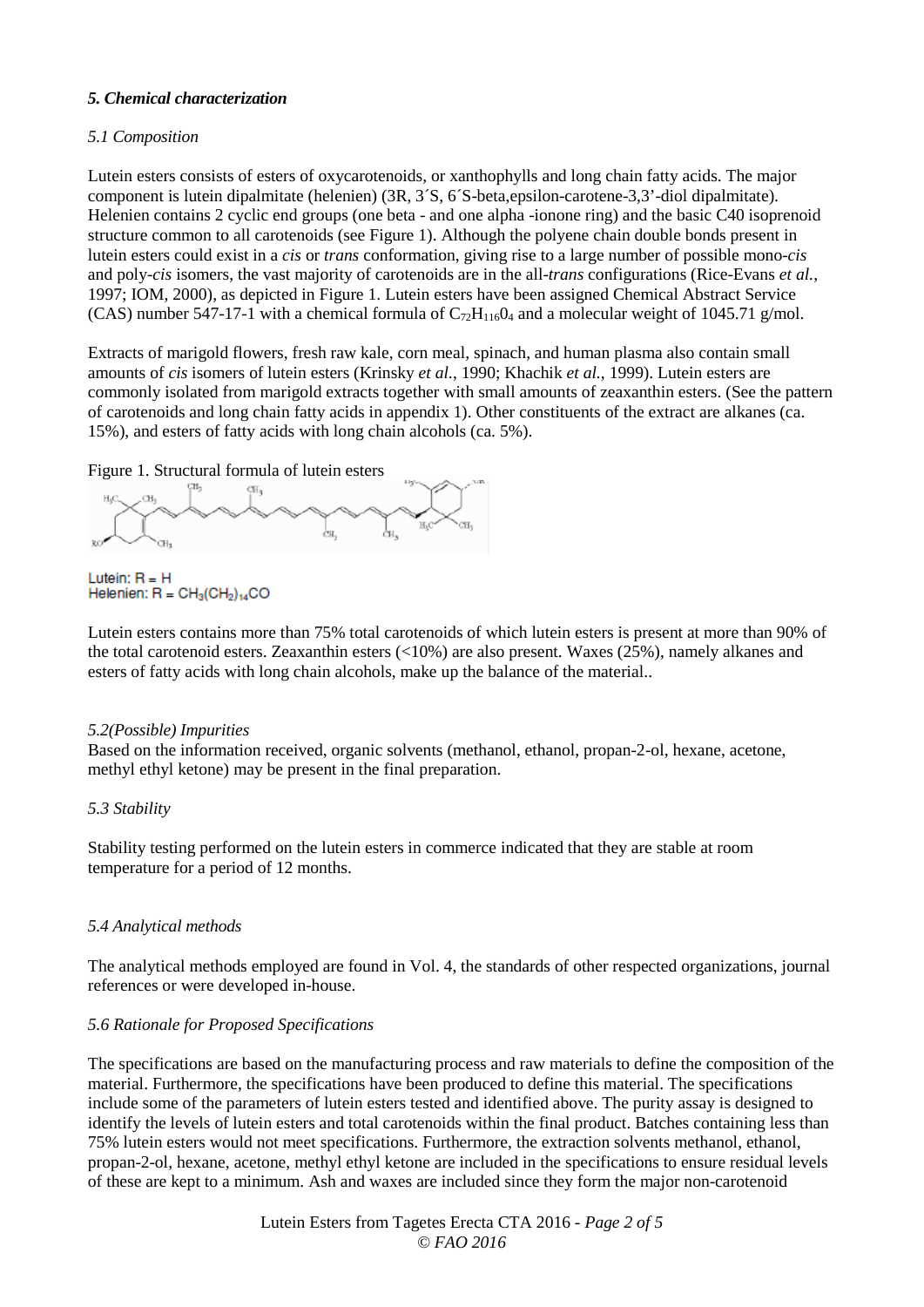portion of the final lutein esters product. Lead is included in the specification for safety purposes, since high levels of the metal could have toxicity implications. In addition, analytical data from lots of lutein esters indicate that the methods of production give rise to a consistent product. The data supplied also support the proposed specifications, and suggest that the finished product produced by the manufacturing process described is well within the product specifications.

## *6. Functional uses*

## *6.1 Technological function*

Lutein esters are intended for use as a colouring agent and a nutrient supplement.

## *6.2 Food categories and use levels*

Lutein esters is used as a colouring agent in foods such as baked goods and baking mixes, beverages and beverage bases, breakfast cereals, chewing gum, dairy product analogues, egg products, fats and oils, frozen dairy desserts and mixes, gravies and sauces, hard candy, infant and toddler foods (other than infant formula), milk products, processed fruits and fruit juices, soft candy, and soups and soup mixes. The intended food uses and use levels (2.0 –330 mg/kg) are presented in Appendix 2.

## *6. Regulatory status*

Lutein esters from *Tagetes erecta* L has GRAS status in the USA since 2003.

Lutein from *Tagetes erecta* was evaluated by the 63rd meeting of JECFA in 2004. It was stated that xanthophylls may be ingested in either free or esterified forms, although non-esterified lutein was subject to the evaluation. As lutein from lutein esters is bioavailable to an extent similar to the bioavailability of lutein itself (EFSA 2011) it should be included in the group ADI of  $0 - 2$  mg/kg bw which was established by JECFA (2004). Specifications for Tagetes extract have been prepared at the 57th JECFA (2001). The INS No. 161b(ii) was introduced when separate specifications were established for lutein from *Tagetes erecta*  (INS No. 161b(i)) . In the European Union the lutein esters are authorized as a food color (E 161b) and were reevaluated by the European Food Safety Authority (EFSA) in 2010, 2011 and 2012.

## *7. References*

Alam, A.U.; Crouch, J.R.; Creger, C.R. (1968) Fatty acid composition of Xanthophyll esters of *Tagetes erecta* petals. Lipids 3: 184-184.

FAO (1991) Guide to Specifications. Food and Agriculture Organization of the United Nations(FAO); Rome. FAO Food and Nutrition Paper, No. 5, Rev. 2.

IOM (2000) β-carotene and other carotenoids. In: IOM. Dietary Reference Intakes for Vitamin C, Vitamin E, Selenium, and Carotenoids. Panel on Dietary Antioxidants and Related Compounds,Subcommittees on Upper Reference Levels of Nutrients and Interpretation and Uses ofDRIs, Standing Committee on the Scientific Evaluation of Dietary Reference Intakes,Food and Nutrition Board, Institute of Medicine (IOM). National Academy Press (NAP); Washington, DC, pp. 325-382.

Khachik, F.; Steck, A.; Pfander, H. (1999) Isolation and structural elucidation of(13Z,13'Z,3R,3'R,6'R) lutein esters from Marigold flowers, kale, and human plasma. J AgricFood Chem 47:455-481.

Krinsky, N.I.; Russett, M.D.; Handelman, G.J.; Snodderly, D.M. (1990) Structural andgeometrical isomers of carotenoids in human plasma. J Nutr 120:1654-1662.

Rice-Evans, C.A.; Sampson, J.; Bramley, P.M.; Holloway, D.E. (1997) Why do we expectcarotenoids to be anioxidants *in vivo*? Free Rad Res 26:381-398.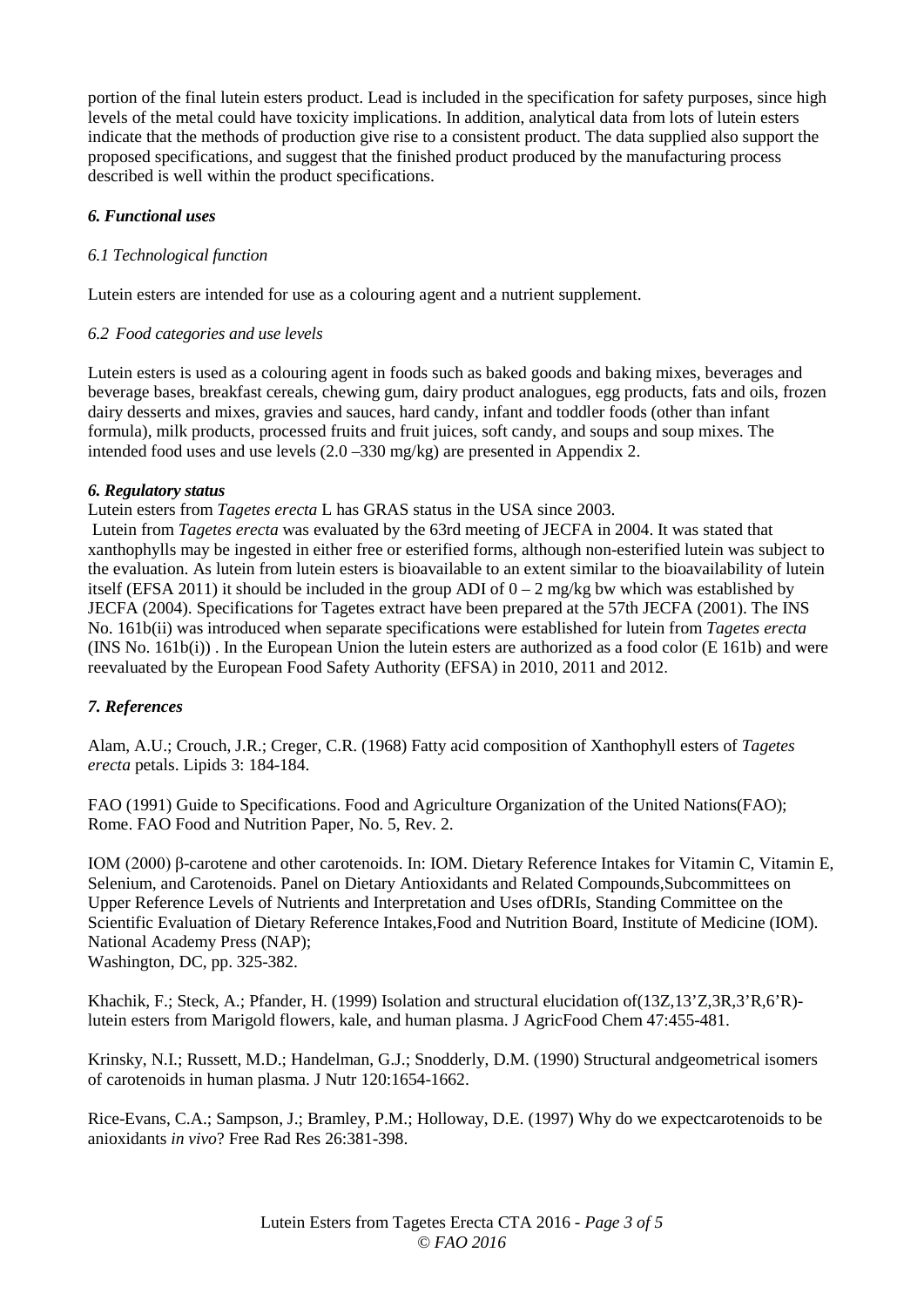## **Appendix 1: Patterns of carotenoids and long chain fatty acids**

|                    | Content (area %) |               |                    |        |                |  |
|--------------------|------------------|---------------|--------------------|--------|----------------|--|
| <b>Carotenoids</b> | <b>Batch1</b>    | <b>Batch2</b> | Batch <sub>3</sub> | Batch4 | <b>Batch 5</b> |  |
| di Z Lutein        | 1.95             | 2.02          | 1.71               | 1.92   | 1.85           |  |
| all E Lutein       | 68.77            | 68.56         | 69.44              | 68.98  | 68.19          |  |
| all E Zeaxanthin   | 3.00             | 3.06          | 2.78               | 2.85   | 2.91           |  |
| 9 Z Lutein         | 2.49             | 3.45          | 2.30               | 3.17   | 3.03           |  |
| 13 Z Lutein        | 18.24            | 17.48         | 17.82              | 18.28  | 18.83          |  |
| 15 Z Lutein        | 2.80             | 2.44          | 2.81               | 1.43   | 2.22           |  |
| 13 Z Zeaxanthin    | 0.43             | 0.29          | 0.48               | 0.40   | 0.30           |  |
| Lutein (total)     | 94.25            | 93.95         | 94.08              | 93.78  | 94.12          |  |
| Zeaxanthin (total) | 3.43             | 3.35          | 3.26               | 3.25   | 3.21           |  |
| Others *)          | 2.31             | 2.58          | 2.48               | 2.97   | 2.41           |  |

**Table 1**: Carotenoid pattern of five batches after saponification.

\*) Other colouring matters are identified as carotenes and mono-hydroxy carotenoids.

**Table 2**: Average content of main and side components in lutein ester concentrate The main components are always the diesters of all-trans lutein. Side components could differ with respect to the position of the double bond (zeaxanthin vs lutein1) or the geometry of one of the conjugateddouble bonds (E/Z).

| Lutein/carotenoid<br>ester | <b>Fatty</b><br>acid<br>length | Average content (% area)<br>main component / plus side<br>components |
|----------------------------|--------------------------------|----------------------------------------------------------------------|
| Lauric / Myristic          | C12/C14                        | 1.42 / 1.90                                                          |
| Myristic / Myristic        | C14/C14                        | 9.05 / 11.35                                                         |
| Myristic / Palmitic        | C14/C16                        | 22.34 / 27.79                                                        |
| Palmitic / Palmitic        | C16/C16                        | 32.28 / 38.60                                                        |
| Palmitic / Stearic         | C16/C18                        | 11.80 / 14.13                                                        |
| Stearic / Stearic          | C18/C18                        | 2.40 / 2.90                                                          |